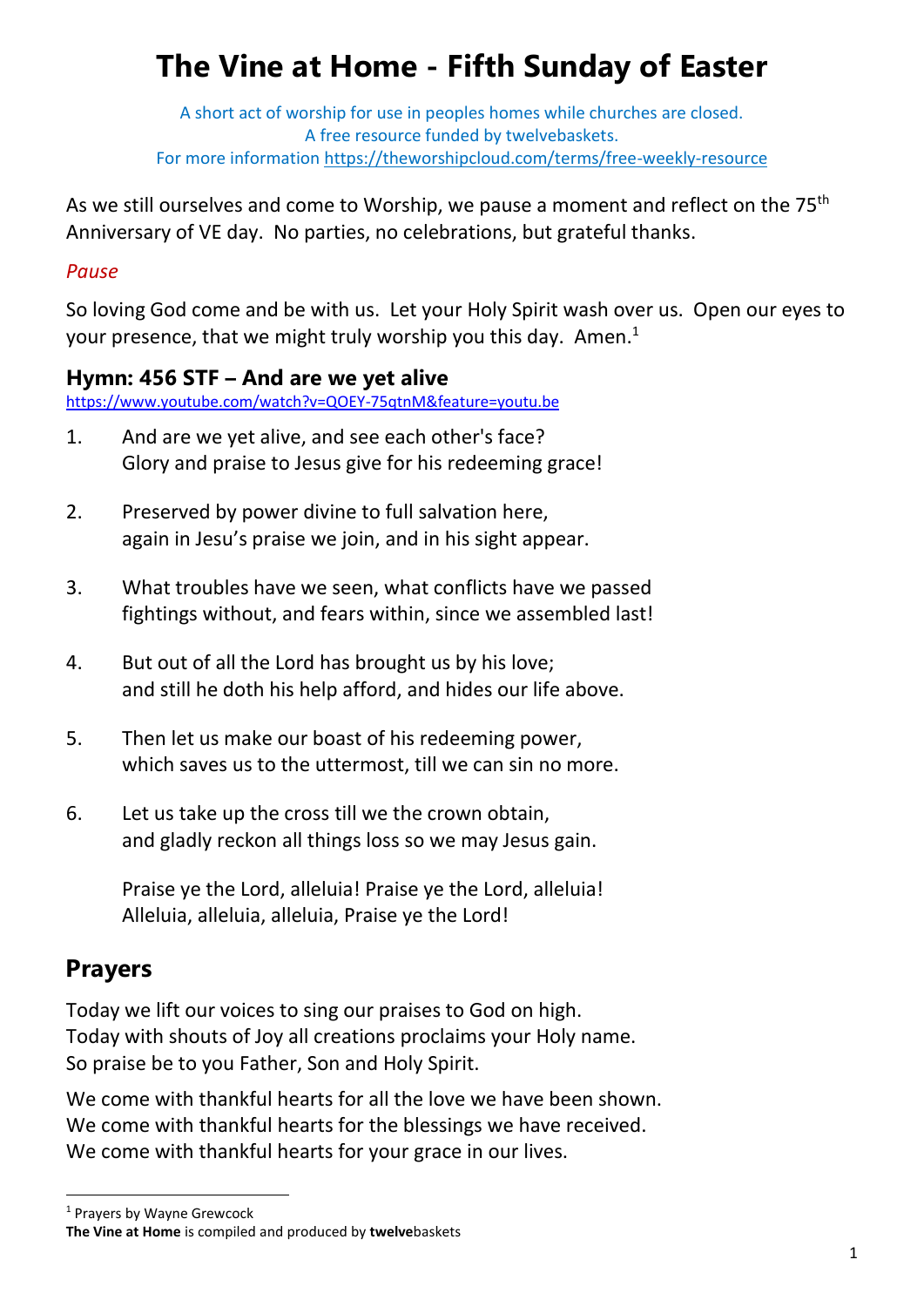And as we reflect on all that we have, and all that we have received, we spend a few moments reflecting on the times that we have been less than we could or should have been.

Forgive us dear Lord. May we know this day your love and your forgiveness in our lives. Amen.<sup>2</sup>

# **We say the Lord's Prayer**

#### **Reading: John 14:1-14** Jesus the Way to the Father

"Do not let your hearts be troubled. Believe in God, believe also in me. In my Father's house there are many dwelling places. If it were not so, would I have told you that I go to prepare a place for you? And if I go and prepare a place for you, I will come again and will take you to myself, so that where I am, there you may be also. And you know the way to the place where I am going." Thomas said to him, "Lord, we do not know where you are going. How can we know the way?" Jesus said to him, "I am the way, and the truth, and the life. No one comes to the Father except through me. If you know me, you will know my Father also. From now on you do know him and have seen him."

Philip said to him, "Lord, show us the Father, and we will be satisfied." Jesus said to him, "Have I been with you all this time, Philip, and you still do not know me? Whoever has seen me has seen the Father. How can you say, 'Show us the Father'? Do you not believe that I am in the Father and the Father is in me? The words that I say to you I do not speak on my own; but the Father who dwells in me does his works. Believe me that I am in the Father and the Father is in me; but if you do not, then believe me because of the works themselves. Very truly, I tell you, the one who believes in me will also do the works that I do and, in fact, will do greater works than these, because I am going to the Father. I will do whatever you ask in my name, so that the Father may be glorified in the Son. If in my name you ask me for anything, I will do it.

#### **Reading: 1 Peter 2:2-10**

Like newborn infants, long for the pure, spiritual milk, so that by it you may grow into salvation - if indeed you have tasted that the Lord is good. Come to him, a living stone, though rejected by mortals yet chosen and precious in God's sight, and like living stones, let yourselves be built into a spiritual house, to be a holy priesthood, to offer spiritual sacrifices acceptable to God through Jesus Christ. For it stands in scripture:

"See, I am laying in Zion a stone, a cornerstone chosen and precious;

and whoever believes in him will not be put to shame."

To you then who believe, he is precious; but for those who do not believe,

"The stone that the builders rejected has become the very head of the corner,"

And "A stone that makes them stumble, and a rock that makes them fall."

They stumble because they disobey the word, as they were destined to do.

<sup>2</sup> Prayers by Wayne Grewcock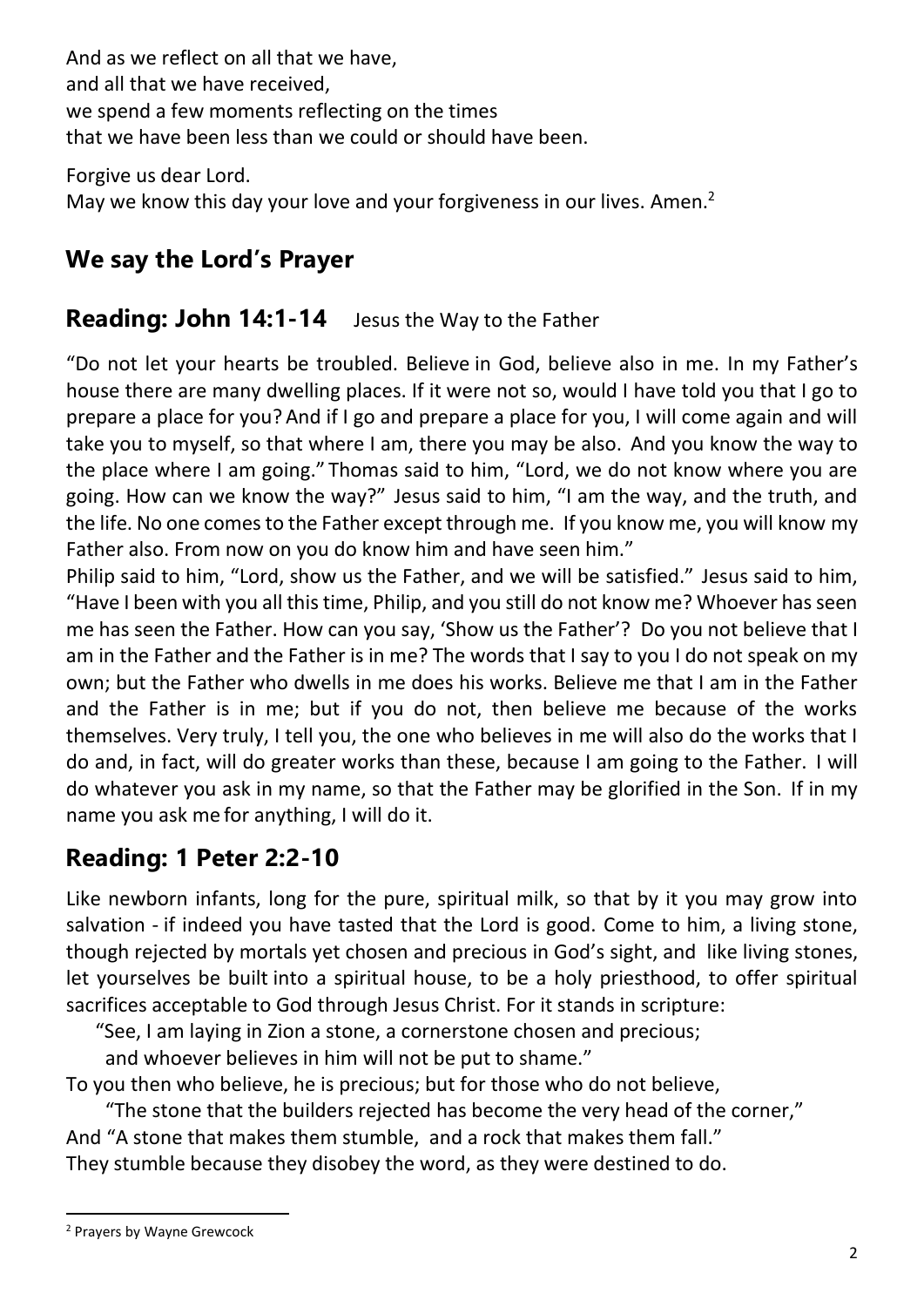But you are a chosen race, a royal priesthood, a holy nation, God's own people, in order that you may proclaim the mighty acts of him who called you out of darkness into his marvellous light. Once you were not a people, but now you are God's people; once you had not received mercy, but now you have received mercy.

# **Reflections on the readings**

This week's reflection starts with some thoughts by Judith Dimond, taken from her book Gazing on The Gospel:

Consider how, like Thomas, we need every day to refer to some sort of map or instruction manual, even if it is only a recipe, to get by or find our way. As it is in daily life, so it is in our moral and spiritual life – we all need a compass.

It is natural, as we read these gospel excerpts week by week, that we concentrate our attention on Jesus as guide. It is his life we follow from cradle to grave and beyond. It is his preaching and parables we ruminate over. But sometimes we are in danger of treating Christ as if he is the total manifestation of God. We get confused, like Philip, when we think of Jesus as God. Is that all of God there is? Certainly not, for consider how much stress Jesus always laid on the fact that 'the words I say to you are not just my own' and 'it is the Father, living in me, who is doing his work' (v.10).

Consider how this week's reading, and next week's which follows straight on, anticipate the great celebrations of Pentecost and Trinity which are just ahead of us. 'I am in the Father and the Father is in me', Jesus says, and he repeats it to make sure we've taken it in. He is trying to describe the unity at the heart of the Trinity, just as next week he continues with his promise of the Counsellor, so that the Trinity will be complete. We should not reserve thinking about the Trinity to one Sunday of the year, but be alert to the many times the threefold dimensions of God are necessary parts of our directionfinding  $kit.^3$ 

As I reflected on this piece by Judith Dimond with all that is going on in our current situation it felt like my spiritual compass was just spinning round and round. Last week Alison Ransome asked us to listen deeply to God. To pray more, and share more of God in our lives with others. Our reading from John reminds us that our focus should be on Jesus who is constantly leading us and guiding us, showing us God's plans for our lives.

Our reading from 1 Peter 2:5 is helpfully put in The Message "Present yourselves as building stones for the construction of a sanctuary vibrant with life, in which you'll serve as holy priests offering Christ-approved lives up to God."

So as we make our way to Pentecost, may we find time and space to listen deeply. You are chosen by God, called to be a holy person, one of God's instruments, called to do God's work and speak out in God's holy name.

In this spinning world may God's way in our lives become clear. Amen.<sup>4</sup>

<sup>&</sup>lt;sup>3</sup> Taken from Gazing on the Gospels by Judith Diamond

**The Vine at Home** is compiled and produced by **twelve**baskets

<sup>4</sup> Reflection by Wayne Grewcock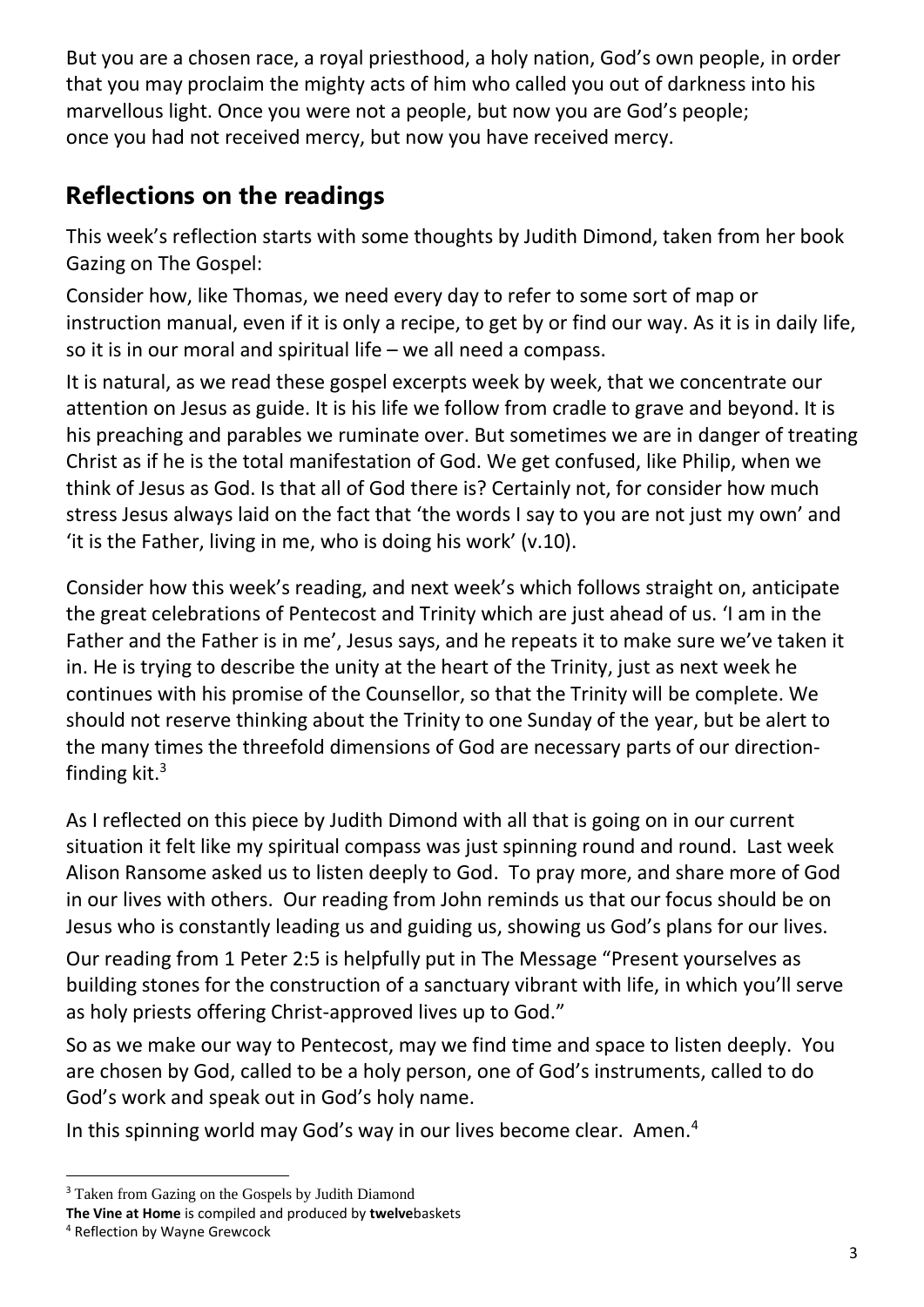### **Prayers of intercession**

Living God, through the power of your Spirit you raised your son from death.

In the hope of his resurrection, we come to you now in prayers, for the world, the church, ourselves and others. Hear us, Lord, as we bring to you our concerns, our worries, and the problems faced by your people all over the world.

Lord hear us. Lord graciously hear us.

For the world, we pray for peace. Where there is conflict, disharmony, division, strife, chaos and anarchy, Lord let your peace reign.

As Jesus promised the disciples peace, may your peace be present in our world. Where there is hunger and starvation, we pray for your provision. Where there is drought, we pray for your natural streams of water to flow. Where there is spiritual drought, let your living waters flow.

To you Lord we bring our concerns for climate change… We pray for our leaders…

Lord give them the wisdom to deal with the issues of climate change and governance. Creator God to you we bring our prayers.

Lord hear us. Lord graciously hear us.

For ourselves and others, we pray for your touch of love. Lord Jesus you came to Mary in the garden, the disciples behind locked doors, the disciples by the lake and on the road to Emmaus. Come to us we pray.

Where there are tears or fears, bring comfort Lord.

Where there are tribulations failure and despair, let your risen power enfold us in your love.

Our individual needs, concerns, worries and joy we bring to you….

Creator God to you we bring our prayers.

Lord hear us Lord graciously hear us.

In the name of Jesus Christ, we pray. Amen. $5$ 

<sup>5</sup> Prayers of intercession by Lansford Penn-Timity

**The Vine at Home** is compiled and produced by **twelve**baskets